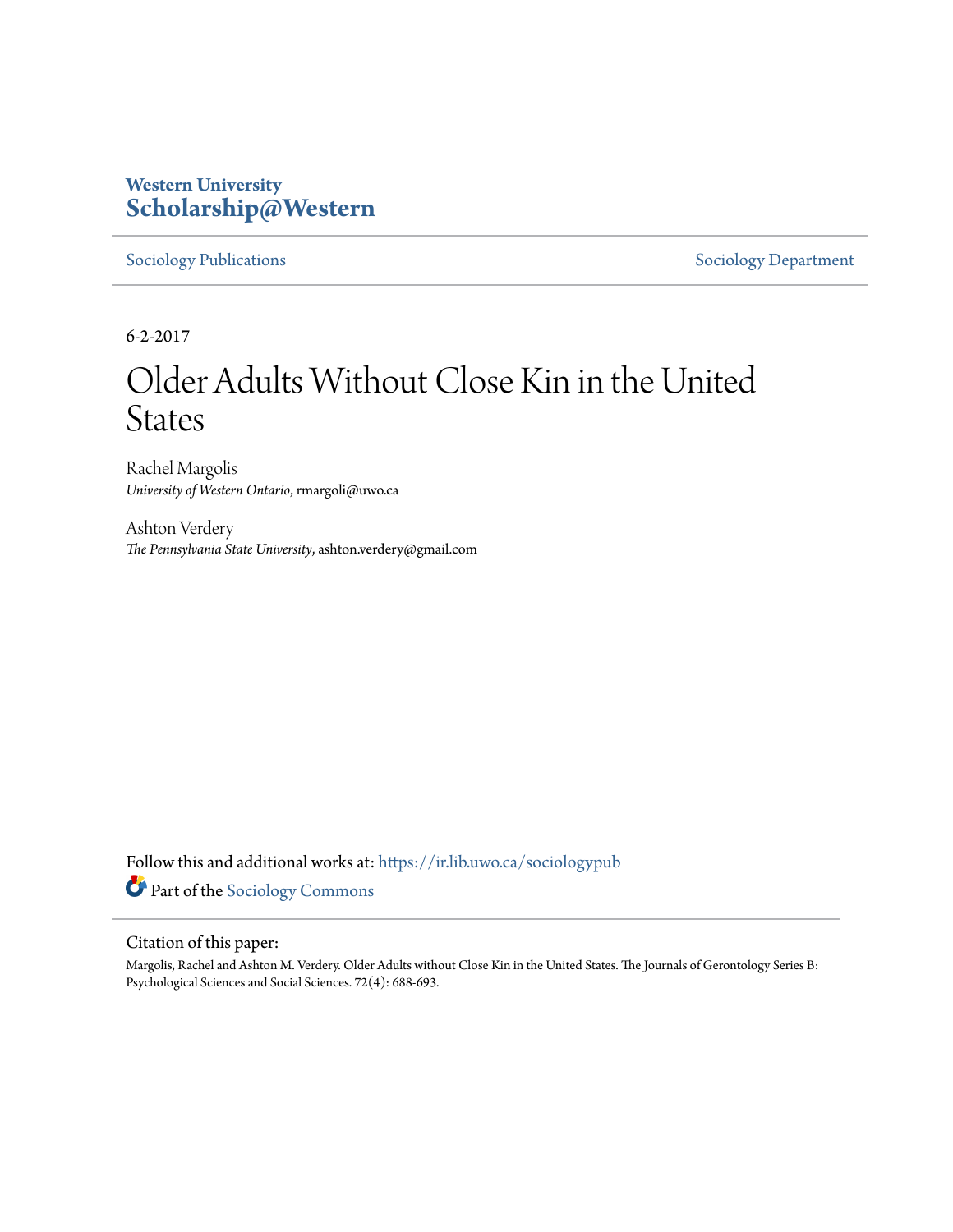



## Brief report

## **Older Adults Without Close Kin in the United States**

### **Rachel Margoli[s1](#page-1-0) and Ashton M. Verdery[2](#page-1-1)**

<span id="page-1-1"></span><span id="page-1-0"></span>1 Department of Sociology, University of Western Ontario, Social Science Center, London, Canada. 2 Department of Sociology and Criminology, The Pennsylvania State University, University Park.

Correspondence should be addressed to: Rachel Margolis, PhD, Department of Sociology, University of Western Ontario, Social Science Center 5326, London, ON N6A 5C2, Canada. E-mail: [rachel.margolis@uwo.ca](mailto:rachel.margolis@uwo.ca?subject=)

Received: October 27, 2016; Editorial Decision Date: May 8, 2017

**Decision Editor:** Deborah Carr, PhD

#### **Abstract**

**Objectives:** We document the size and characteristics of the population of older adults without close kin in the contemporary United States.

**Methods:** Using the Health and Retirement Study, we examine the prevalence of lacking different types and combinations of living kin, examine how kinless-ness is changing across birth cohorts, and provide estimates of kinless-ness for sociodemographic and health groups.

**Results:** In 1998–2010, 6.6% of U.S. adults aged 55 and above lacked a living spouse and biological children and 1% lacked a partner/spouse, any children, biological siblings, and biological parents. Kinless-ness, defined both ways, is becoming more common among adults in their 50s and 60s for more recent birth cohorts. Lacking close kin is more prevalent among women than men, native born than immigrants, never-married, those living alone, college-educated women, those with low levels of wealth, and those in poor health.

**Discussion:** Kinless-ness should be of interest to policy makers because it is more common among those with social, economic and health risks; those who live alone, with low levels of wealth, and disability. Aging research should address the implications of kinless-ness for public health, social isolation, and the demand for institutional care.

**Keywords:** Demography—Family structure—Kinship—Population aging

Kin are important for social, physical, and economic wellbeing [\(Berkman, Glass, Brissette, & Seeman, 2000;](#page-5-0) [Holt-](#page-5-1)[Lunstad, Smith, & Layton, 2010\)](#page-5-1) and for most of human history almost all older adults have been part of dense kin networks [\(Höllinger & Haller, 1990\)](#page-5-2). Social gerontologists have not studied the size or characteristics of the contemporary population of older adults without close kin, which is an important omission from the literature. Recent demographic changes in marriage, fertility, and mortality may lead to larger numbers of older adults with fewer close family members. The proportion of currently married adults is declining, because of lower marriage rates and increased cohabitation and divorce at older ages ([Brown & Lin, 2012;](#page-5-3) [Cohn, Passel,](#page-5-4)  [Wang, & Livingston, 2011\)](#page-5-4). Historical fertility declines and increases in childlessness and one child families mean contemporary adults have fewer siblings than prior generations, and fewer children of their own. Mortality decline may exert a countervailing effect, increasing child, spouse, sibling, and parent survival. Together, these demographic and social changes suggest a stark contrast in the pool of family members that contemporary older adults might rely on for instrumental, emotional, and economic support when compared with same-age groups in prior cohorts.

It is important to understand the population of older adults without close kin, the characteristics of this group, and how it is changing over time because the kinless may be an extremely disadvantaged group with special needs in older age. Although most people want to age in place, lacking a spouse and having few living kin are among the social factors most positively associated with nursing home placement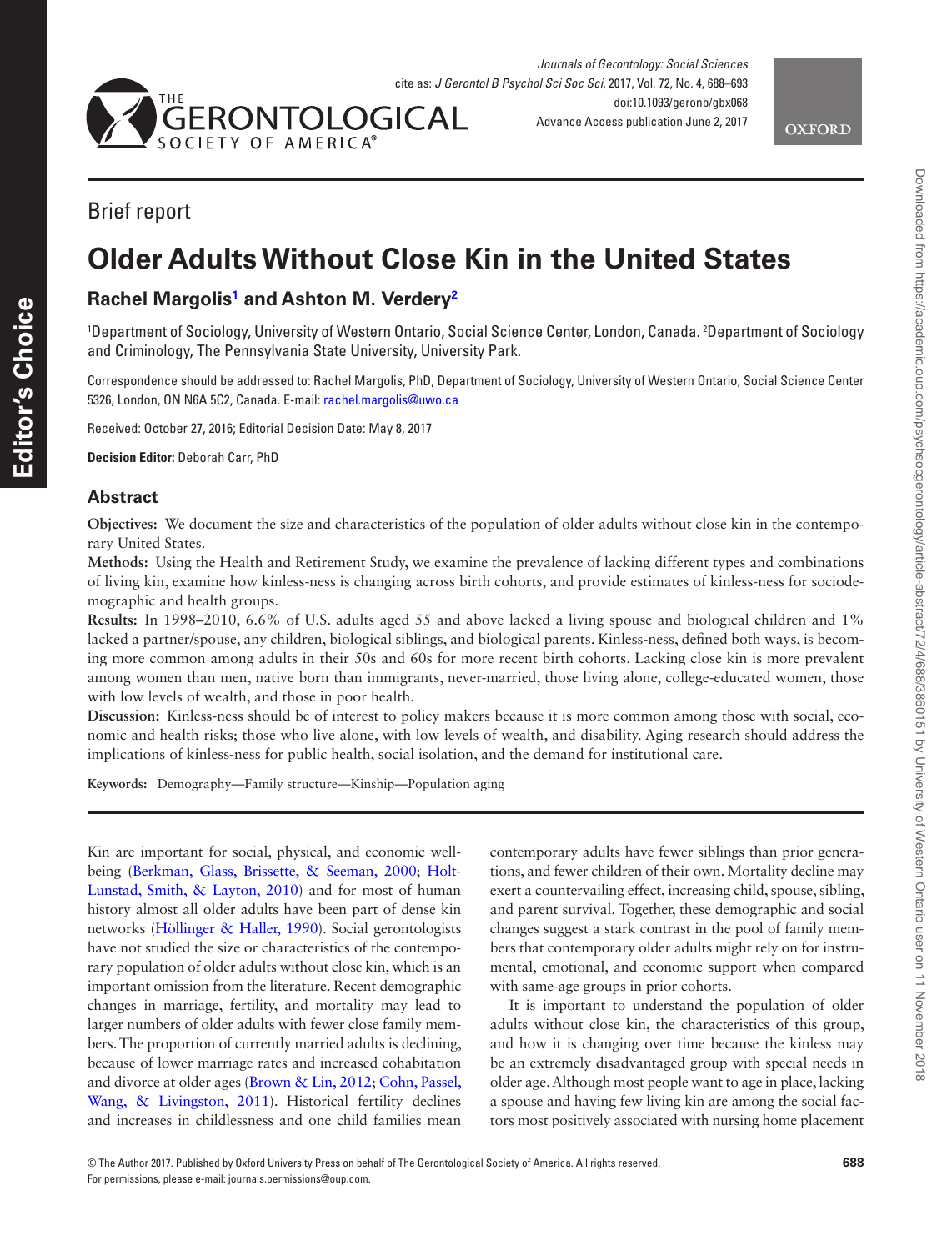( Luppa et al., 2009; [Thomeer, Mudrazija, & Angel, 2016](#page-6-0)). Having kin visit and check in on relatives in institutions is an important predictor of the quality of care [\(Gaugler et](#page-5-5)  [al., 2004\)](#page-5-5). Moreover, ethnographic work highlights that older adults without kin are some of the most disadvantaged and isolated members of society [\(Klinenberg, 2002](#page-5-6); [2012\)](#page-5-7). Kin comprise the majority of most Americans' close confidant networks ([McPherson, Smith-Lovin, & Brashears,](#page-5-8)  [2006\)](#page-5-8) and lacking them is one of the largest contributors to loneliness and social isolation in older age [\(Nicolaisen &](#page-6-1)  [Thorsen, 2014](#page-6-1); Ong, Uchino, & Wethington, 2015; [Wilson](#page-6-2)  [& Moulton, 2010](#page-6-2)), which is a growing public health concern ([Holt-Lunstad et al., 2010\)](#page-5-1).

#### **Methods**

In this brief report, we first examine the prevalence of lacking different types of living kin among the contemporary older American population. Second, we examine how kinless-ness has changed across birth cohorts. Third, we examine demographic characteristics associated with kinless-ness.

Data come from the Health and Retirement Study (HRS), a longitudinal aging study that surveys older Americans biennially. We draw on the RAND HRS and RAND Family data files, which give the vital status of each respondents' parents, children, and siblings across survey waves [\(RAND HRS](#page-6-3)  [Data, Version P, 2016](#page-6-3)). Our analysis focuses on the period

1992–2010, which covers the range of the available RAND Family data files at the time of this manuscript's submission. To examine the prevalence of lacking kin among older adults ([Table 1](#page-2-0)) and how kinless-ness varies by sociodemographic and health groups ([Table 2](#page-3-0)), we concentrate on respondents aged 55 years and above during the 1998–2010 waves of the HRS ( $N = 116,245$  person waves). This sample provides nationally representative estimates of kinless-ness for the recent period. The data are weighted using the combined person level and nursing home weights, which make the data representative of the noninstitutionalized population 1992– 1998 and representative of the noninstitutionalized and nursing home population 2000–2010 (More information about the survey weights, sample, and attrition can be found at <http://www.rand.org/labor/aging/dataprod/hrs-data.html>). To examine cohort trends in kinless-ness, we explored the largest possible range of age and cohort trends, including all individuals aged 50 years and older who were alive and took part in the HRS surveys ( $N = 173,925$  person waves 1992– 2010) either responding themselves or by proxy, including those in nursing homes. The data are weighted using combined person level and nursing home weights.

#### Older Adults Without Close Kin

We first described the prevalence of lacking each type of kin separately (biological children, biological or step children,

<span id="page-2-0"></span>**Table 1.** Available Kin Among Adults Aged 55 Years and Above, Health and Retirement Study, 1998–2010 (*N* = 116,245 Person-Waves)

|                                                                                        | All $55+$    | Ages 55-74   |             | Ages $75+$    |              |
|----------------------------------------------------------------------------------------|--------------|--------------|-------------|---------------|--------------|
|                                                                                        |              | Men          | Women       | Men           | Women        |
| Percent (SE) without each kin type                                                     |              |              |             |               |              |
| No children (biological, step, other)                                                  | 8.04(0.08)   | 8.22(0.15)   | 6.98(0.12)  | 7.59(0.21)    | 10.41(0.21)  |
| No biological or step children                                                         | 8.09(0.08)   | 8.31(0.15)   | 7.01(0.12)  | 7.62(0.21)    | 10.46(0.21)  |
| No biological children                                                                 | 10.49(0.09)  | 10.83(0.16)  | 9.39(0.14)  | 10.42(0.22)   | 12.43(0.22)  |
| No biological siblings                                                                 | 16.64(0.11)  | 12.01(0.17)  | 11.82(0.15) | 26.50(0.37)   | 31.38 (0.32) |
| No partner or spouse                                                                   | 36.29(0.14)  | 20.01(0.21)  | 37.41(0.23) | 30.59(0.39)   | 70.62 (0.31) |
| No spouse                                                                              | 38.49(0.14)  | 23.26 (0.22) | 39.54(0.23) | 32.18 (0.39)  | 71.18(0.31)  |
| No biological parents                                                                  | 79.07 (0.12) | 71.08 (0.25) | 71.82(0.21) | 99.26 (0.07)  | 99.43 (0.05) |
| Percent (SE) lacking kin constellations                                                |              |              |             |               |              |
| No spouse or biological children                                                       | 6.59(0.07)   | 6.25(0.13)   | 5.61(0.11)  | 5.77(0.20)    | 10.09(0.20)  |
| No spouse/partner or biological children                                               | 6.15(0.07)   | 5.54(0.12)   | 5.24(0.10)  | 5.48(0.19)    | 9.96(0.20)   |
| No spouse/partner, biological or step children                                         | 5.51(0.07)   | 5.09(0.12)   | 4.78(0.10)  | 4.47(0.17)    | 8.72(0.19)   |
| No spouse/partner or children of any type                                              | 5.50(0.07)   | 5.08(0.12)   | 4.77(0.10)  | 4.46 $(0.17)$ | 8.70 (0.19)  |
| No spouse/partner, children of any type, or                                            | 4.62(0.06)   | 3.80(0.10)   | 3.65(0.09)  | 4.46(0.17)    | 8.69(0.19)   |
| biological parents                                                                     |              |              |             |               |              |
| No spouse/partner, children of any type, or                                            | 1.17(0.03)   | 0.77(0.05)   | 0.75(0.04)  | 1.02(0.08)    | 3.07(0.12)   |
| biological siblings                                                                    |              |              |             |               |              |
| No spouse/partner, biological or step children,                                        | 1.07(0.03)   | 0.64(0.04)   | 0.60(0.04)  | 1.02(0.08)    | 3.08(0.12)   |
| biological partner, or biological siblings                                             |              |              |             |               |              |
| No spouse/partner, children of any type, biological<br>parents, or biological siblings | 1.06(0.03)   | 0.64(0.04)   | 0.60(0.04)  | 1.02(0.08)    | 3.07(0.12)   |

*Note*: Weighted to be representative of the adult population aged 55 years and above outside institutions (1998–2010) and in nursing homes (2000–2010), using the combined person-level and nursing home weights.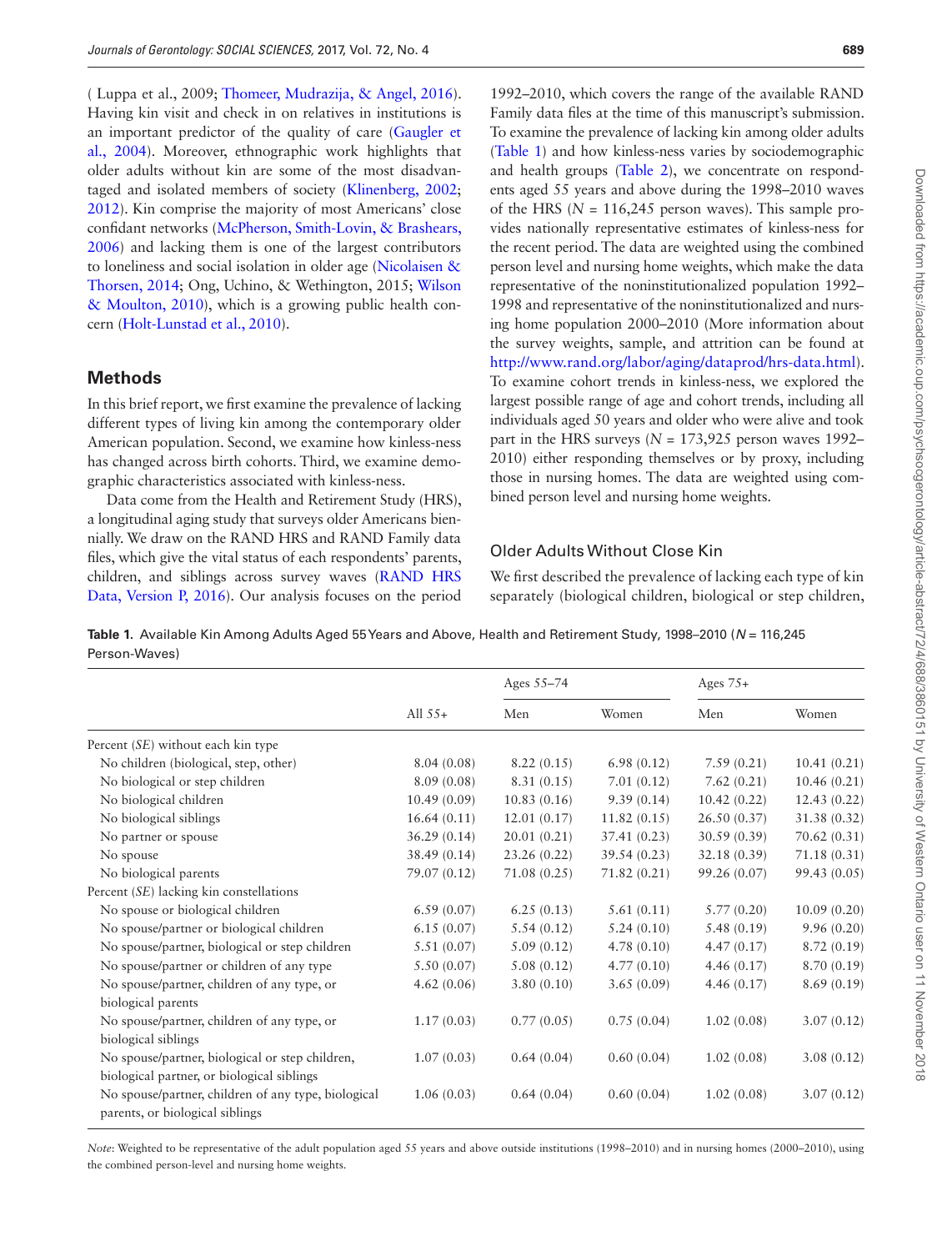|                            | No spouse or biological children |              | No spouse/partner, any children,<br>biological parents, or biological siblings |              |  |
|----------------------------|----------------------------------|--------------|--------------------------------------------------------------------------------|--------------|--|
|                            | Men                              | Women        | Men                                                                            | Women        |  |
| Percent kinless (total)    | 6.13(0.11)                       | 6.95(0.10)   | 0.73(0.04)                                                                     | 1.33(0.04)   |  |
| Race                       |                                  |              |                                                                                |              |  |
| Non-Hispanic White         | 6.29(0.12)                       | 6.72(0.11)   | 0.78(0.04)                                                                     | 1.30(0.05)   |  |
| Non-Hispanic Black         | 7.02(0.33)                       | 9.26(0.29)   | 0.41(0.08)                                                                     | 2.31(0.15)   |  |
| Hispanic                   | 3.15(0.27)                       | 4.90(0.29)   | 0.41(0.10)                                                                     | 0.49(0.09)   |  |
| Non-Hispanic other race    | 6.20(0.86)                       | 12.80(1.05)  | 0.81(0.32)                                                                     | 0.75(0.27)   |  |
| Nativity                   |                                  |              |                                                                                |              |  |
| Foreign born               | 3.83(0.28)                       | 5.65(0.29)   | 0.76(0.13)                                                                     | 1.10(0.13)   |  |
| Native born                | 6.35(0.12)                       | 7.08(0.10)   | 0.73(0.04)                                                                     | 1.36(0.05)   |  |
| Education                  |                                  |              |                                                                                |              |  |
| Less than high school      | 6.63(0.22)                       | 6.72(0.19)   | 0.67(0.07)                                                                     | 1.48(0.09)   |  |
| High school degree         | 5.91(0.15)                       | 5.95(0.12)   | 0.76(0.05)                                                                     | 1.04(0.05)   |  |
| College degree             | 6.23(0.22)                       | 10.71(0.31)  | 0.71(0.08)                                                                     | 2.16(0.14)   |  |
| Marital history            |                                  |              |                                                                                |              |  |
| Previously married         | 2.83(0.07)                       | 4.54(0.08)   | 0.26(0.02)                                                                     | 0.87(0.03)   |  |
| Never married              | 89.98 (0.82)                     | 73.41 (0.99) | 12.65(0.90)                                                                    | 14.28 (0.78) |  |
| Living arrangements        |                                  |              |                                                                                |              |  |
| With others                | 2.14(0.07)                       | 1.97(0.06)   | 0.09(0.01)                                                                     | 0.25(0.02)   |  |
| Alone                      | 25.44 (0.49)                     | 17.29(0.26)  | 3.83(0.22)                                                                     | 3.58(0.13)   |  |
| Total wealth               |                                  |              |                                                                                |              |  |
| < 0                        | 12.93(0.65)                      | 10.20(0.40)  | 1.90(0.26)                                                                     | 2.00(0.18)   |  |
| $0 - 50k$                  | 9.96(0.33)                       | 9.02(0.24)   | 1.30(0.12)                                                                     | 1.93(0.12)   |  |
| 50-150k                    | 5.98(0.23)                       | 7.16(0.21)   | 0.49(0.07)                                                                     | 1.27(0.09)   |  |
| 150-500k                   | 4.62(0.17)                       | 5.76(0.17)   | 0.50(0.05)                                                                     | 0.86(0.07)   |  |
| $500k+$                    | 4.55(0.19)                       | 5.41(0.20)   | 0.60(0.07)                                                                     | 1.27(0.10)   |  |
| Self-rated health          |                                  |              |                                                                                |              |  |
| Good, very good, excellent | 5.62(0.12)                       | 6.62(0.12)   | 0.56(0.04)                                                                     | 1.16(0.05)   |  |
| Fair or poor               | 7.52(0.22)                       | 7.76(0.18)   | 1.16(0.09)                                                                     | 1.76(0.09)   |  |
| Disabled                   |                                  |              |                                                                                |              |  |
| No                         | 5.83(0.11)                       | 6.41(0.11)   | 0.53(0.04)                                                                     | 1.04(0.04)   |  |
| Yes                        | 7.97(0.31)                       | 9.19(0.25)   | 1.19(0.15)                                                                     | 2.55(0.13)   |  |

<span id="page-3-0"></span>

| <b>Table 2</b> . Percent Kinless ( <i>SE</i> ) by Two Definitions of Kinless-ness, Shown by Demographic Characteristics, HRS 55+, 1998–2010, |  |  |  |  |
|----------------------------------------------------------------------------------------------------------------------------------------------|--|--|--|--|
| $N = 116.245$ Person Waves                                                                                                                   |  |  |  |  |

*Note*: Weighted to be representative of the adult population aged years 55 and above outside institutions (1998–2010) and in nursing homes (2000–2010), using the combined person-level and nursing home weights. The percent missing cases are: Race (0%), nativity (0.12%), education (0.14%), marital history (0.06%), living arrangements (0.01%), wealth (0.01%), self-rated health (0.07%), and disabled (0.07%). HRS = Health and Retirement Study.

children of any type, biological siblings, spouse/partner, biological parents). Then, we examined the prevalence of kinless-ness defined as lacking different combinations of kin. The broadest definition of kinless-ness we employ is being without a spouse or biological children; the most restrictive is being without a spouse, child of any type, biological parents, or biological siblings. We considered both definitions because childless and spouseless older adults, especially women, tend to rely on other family members such as siblings for social support [\(Campbell, Connidis,](#page-5-9)  [& Davies, 1999](#page-5-9)). We distinguished biological from step, adopted or other types of children from the RAND Family data, coding the modal relationship over different interviews if multiple types are listed.

#### Correlates of Kinless-ness

We next examined demographic characteristics related to being kinless at ages 55 and above, including: gender, nativity, and race/ethnicity (Non-Hispanic White, Non-Hispanic Black, Hispanic, non-Hispanic other). Birth cohort is measured by the HRS study birth cohorts (born before 1924, 1924–1930, 1931–1941, 1942–1947, and 1948–1953). Marital history is measured as previously or never married (note, the currently married are not kinless). Education is measured as less than a high school degree, high school degree, or college degree or higher. Total wealth is measured with five categories (see [Table 2\)](#page-3-0). We also examined respondent living arrangements (alone or with others) and two measures of health: self-rated health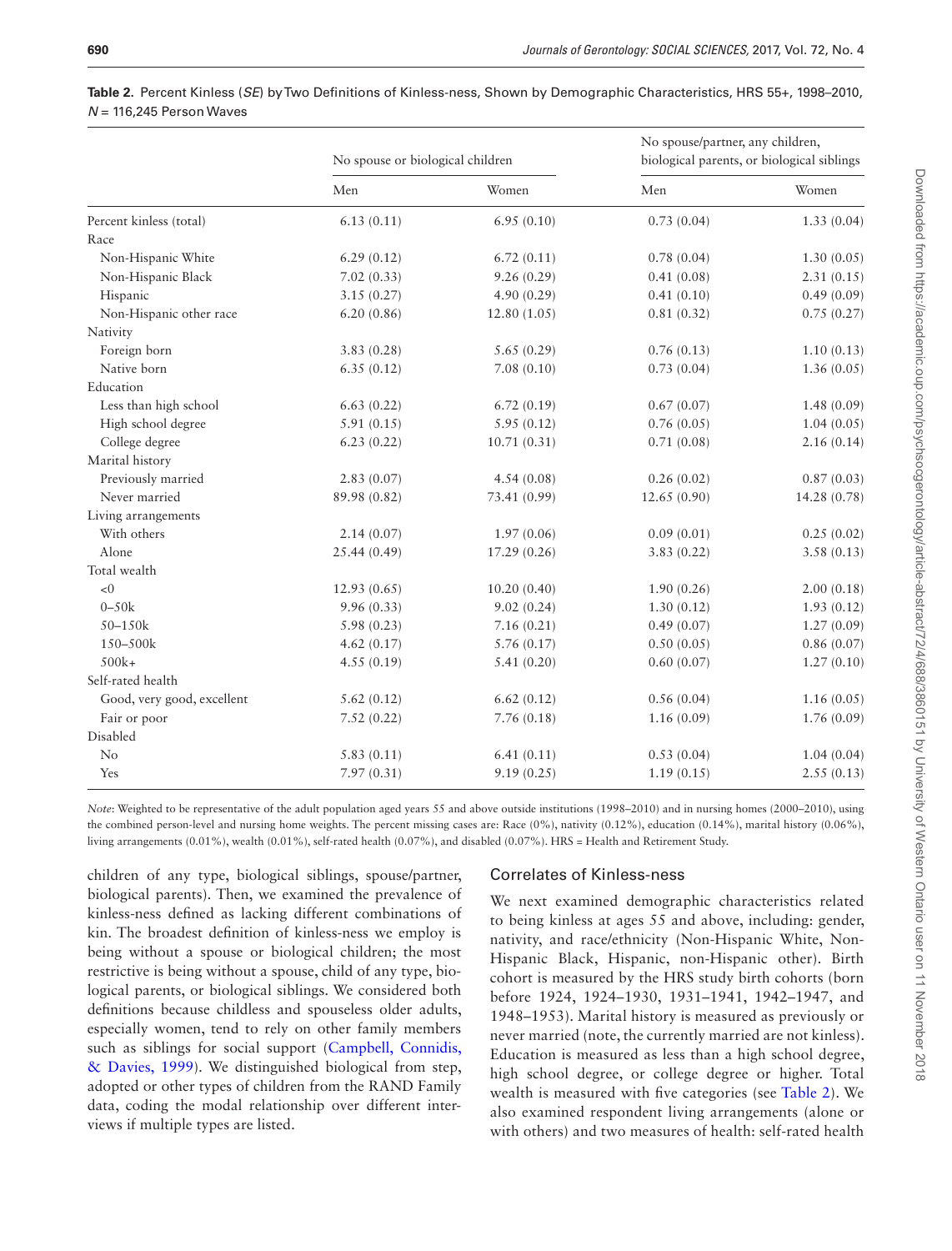(good, very good, or excellent vs. fair or poor) and disability, which we code as whether the respondent reports any difficulty performing five activities of daily living.

#### **Results**

Table 1 shows the percentage of adults aged 55 years and above without each type of kin separately and then the percentage kinless by various combinations of kin (1998–2010). Most have living children or siblings: 8.0% do not have any children, 10.5% do not have any biological children, and 16.6% lack siblings. Just over one-third have no living partner or spouse (36.3%) and more than three quarters have no living parents (79.1%). An examination of sex and age differences shows that many more women than men are without a spouse or partner at ages 55–74 (37.4% vs. 20.0%, *p* < .001) and especially among those aged 75 years and above for whom rates of missing a spouse or partner are higher  $(70.6\% \text{ vs. } 30.6\%, p < .001)$ . Sex and age comparisons also reveal that older respondents are more likely than younger respondents to lack parents (men 99.3% vs. 71.1%, *p* < .001; women 99.4% vs. 71.8%, *p* < .001) and siblings (men 26.5% vs. 12.0%, *p* < .001; women 31.4% vs. 11.8%, *p* < .001). Considering different definitions of kinless-ness in the lower portion of the table: 6.6% lack a spouse or biological children, 6.2% lack a spouse or partner and biological children, and 5.5% do not have a spouse/partner or children of any type. It is far less common to lack a partner, children, and biological siblings, with just over one percent of the 55 and above population in this group. One percent lacks a partner, children, parents, and siblings. In general, women more than men and the older more than the younger lack living kin, such that women aged 75 years and above tend to have the highest rates of kinless-ness by any measure.

[Figures 1a](#page-4-0) and 1[b](#page-4-0) show how the prevalence of the most broad and narrow definitions of kinless-ness vary by age groups and birth cohorts. In more recent birth cohorts, the percentage without living spouses or biological children has increased in middle age ([Figure 1a](#page-4-0)). For example, at ages 50–54, 6.7% of the 1931–1941 birth cohort had no spouse or biological children but this number increased to 9.0% among those born 1948–1953. We see similar increases across ages 55–59 and 60–64. At ages 65–69, kinlessness of this type is also more prevalent among the cohort born 1942–1947 (6.7%) than the cohort born 1931–1941 (4.6%). At ages 70 and above, older birth cohorts born before 1924 and 1924–30 are more likely to lack a spouse and children but for these cohorts, there is no clear trend of change in kinless-ness. We see the same overall trend for the percentage without a spouse/partner, any children, parents, or siblings ([Figure 1b\)](#page-4-0). At ages 55–59, 60–64, and 65–69, this type of kinless-ness is becoming more prevalent among more recent birth cohorts. However, for older births cohorts, at ages 70 and above, it is less common to lack all types of close kin among the 1931–1941 birth cohort than among those born earlier. We caution readers to interpret



<span id="page-4-0"></span>**Figure 1.** Percent kinless by two definitions, Health and Retirement Study 1992–2010. (a) Percent without living spouse or biological children. Notes: Within age groups, all cohort differences are statistically significant (*p* < .01) except 50–54: 1931–1941 vs. 1942–1947. (b) Percent without living spouse, children of any type, biological parents, or biological siblings. Notes: Within age groups, all cohort differences are statistically significant ( $p < .01$ ) except ages 50-54, 65-69, and 80+. Both figures are weighted to be representative of the adult population above 50 outside institutions (1992–2010) and in nursing homes (2000–2010), using the combined person-level and nursing home weights.

the results for the age group 80 and above with care as survivorship bias may affect these results, especially among those born prior to 1924.

Table 2 presents correlates of our broadest and most restrictive definitions of kinless-ness. We show the percentage without a spouse or biological children (left) and without a spouse/partner, any children, parents, or siblings (right) by sex. Lacking a spouse and biological children is especially concentrated among particular demographic subgroups, including non-Hispanic Black women and non-Hispanic other race women, those who are native born, never married, live alone, in poor health, or disabled. There is a particularly high rate of lacking these kin among college educated women (10.7%), yet also among men and women with low levels of wealth compared to those with more resources. As the right side of the table shows, the percent lacking all close kin is much higher among women than men (1.33% vs. 0.73%; *p* < .001). Lacking all four types of kin is especially common among non-Hispanic Black and non-Hispanic White women, women with a college degree, those who never married, live alone, and women with a disability.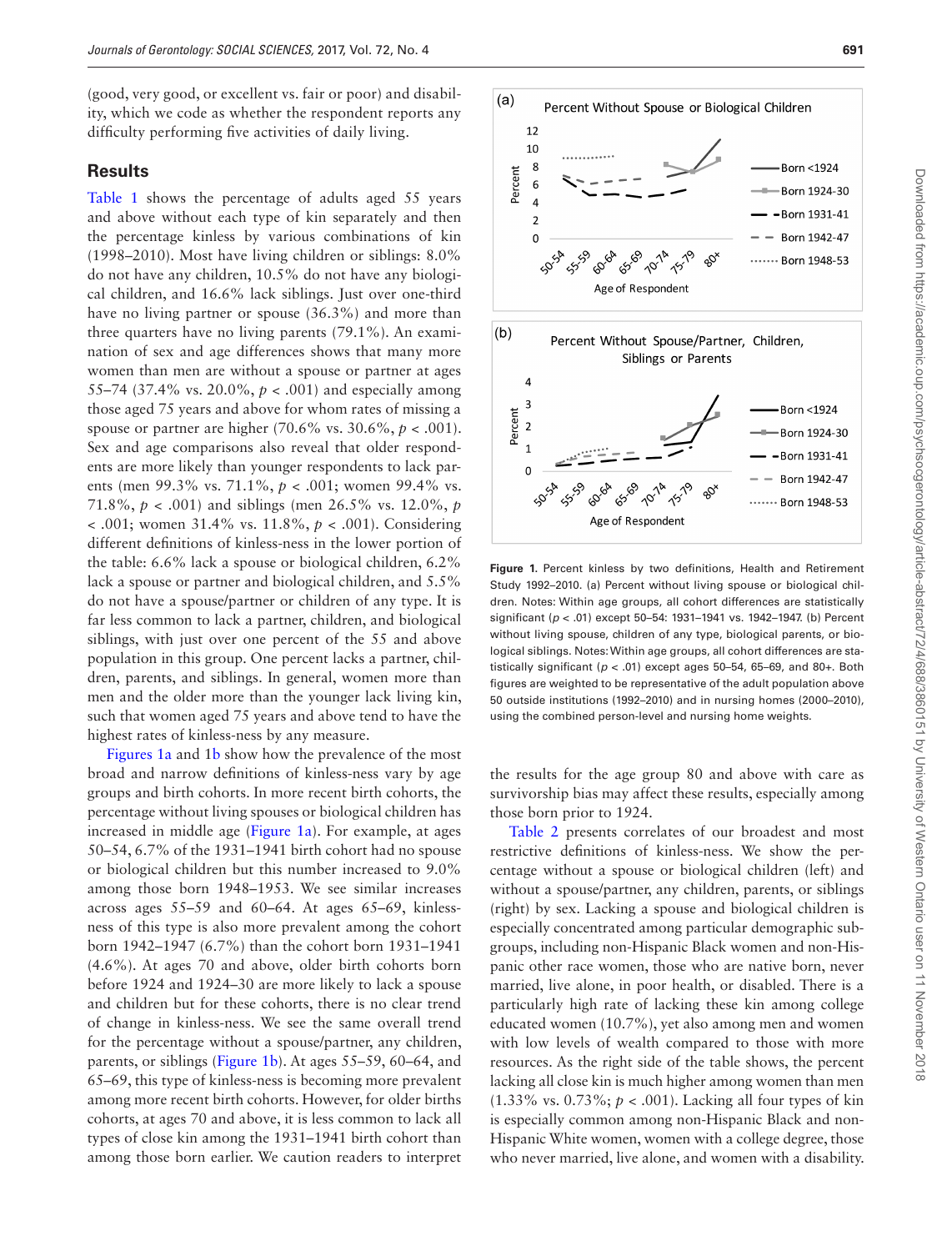#### **Discussion**

Our brief report provides current estimates of older adults without close kin. Seven (6.6%) percent of contemporary American adults aged 55 years and above are without a spouse or biological partner, the two kin types that do the vast majority of care work for the disabled ([Wolff & Kasper,](#page-6-4)  [2006](#page-6-4)). One percent of the older adults lacks a larger group of close kin—a partner/spouse, any children, siblings, and parents. Both measures of kinless-ness are becoming more common for those in their 50s and 60s among more recent cohorts, which might portend increasing prevalence of this phenomenon. In addition to the increasing prevalence of kinless-ness, population aging and population growth will contribute to increasing numbers of kinless older adults in the future.

Our analysis of the correlates of kinless-ness highlights the heterogeneity of the older adult population without kin. There is a clear difference in kinless-ness by gender and education, mirroring [Bernard's \(1982\)](#page-5-10) typology of unmarried women as the "crème de la crème" and unmarried men as the "bottom of the barrel." College-educated women and the least educated men have higher rates of kinless-ness. Kinless-ness should be of interest to policy makers because it is more common among those with social, economic, and health risks. It is more common among those who live alone, have little wealth, and are disabled. Kinless-ness may be expected among those who never marry or have children and these individuals may be more likely to form close social relationships with non-kin over the years. However, becoming kinless through the early mortality of kin may be unexpected and this pathway is more common among the most disadvantaged ([Daw, Verdery, & Margolis, 2016](#page-5-11); [Umberson et al., 2017](#page-6-5)).

Social gerontologists have documented the importance of kin for social, economic, and emotional well-being in older age but they have not studied the characteristics of older adults without close kin. Increasing rates of loneliness and social isolation among older adults is an important social problem [\(Klinenberg, 2012](#page-5-7); [McPherson et](#page-5-8)  [al., 2006](#page-5-8); [Wilson & Moulton, 2010\)](#page-6-2), with consequences for public health and the demand for institutional care ([Gaugler et al., 2004;](#page-5-5) [Holt-Lunstad et al., 2010;](#page-5-1) Luppa et al. 2009). There are many open questions regarding what will become of kinless older adults as the population ages and increasing pressure is placed on social welfare programs and the health care infrastructure that serves older adults. Aging research should address the implications of kinless-ness for the well-being of older adults.

#### **Funding**

This work was supported by a Sandell Grant from the Center for Retirement Research at Boston College (BC16-S5). The HRS (Health and Retirement Study) is sponsored by the National Institute on Aging (grant number NIA U01AG009740) and is conducted by the University of Michigan. We acknowledge assistance provided by

the Population Research Institute, which is supported by an infrastructure grant by the Eunice Kennedy Shriver National Institute of Child Health and Human Development (R24-HD041025), and the Institute for CyberScience at Penn State University. We also acknowledge the Government of Canada—Canadian Institutes of Health Research (MYB-150262) and Social Sciences and Humanities Research Council (435-2017-0618 and 890-2016-9000).

#### **Author Contributions**

R. Margolis conducted the data analysis. R. Margolis and A. M. Verdery planned and wrote the study together.

#### **Conflict of Interest**

The authors declare no conflict of interest.

#### **References**

- <span id="page-5-0"></span>Berkman, L. F., Glass, T., Brissette, I., & Seeman, T. E. (2000). From social integration to health: Durkheim in the new millennium. *Social Science & Medicine (1982)*, **51**, 843–857. doi:10.1016/ s0277-9536(00)00065-4
- <span id="page-5-10"></span>Bernard, J. (1982). *The future of marriage*. Yale University Press.
- <span id="page-5-3"></span>Brown, S. L., & Lin, I. F. (2012). The gray divorce revolution: Rising divorce among middle-aged and older adults, 1990- 2010. *The Journals of Gerontology, Series B: Psychological Sciences and Social Sciences*, **67**, 731–741. doi:10.1093/ geronb/gbs089
- <span id="page-5-9"></span>Campbell, L. D., Connidis, I. A., & Davies, L. (1999). Sibling ties in later life: A social network analysis. *Journal of Family Issues*, **20**, 114–148. doi:10.1177/019251399020001006
- <span id="page-5-4"></span>Cohn, D., Passel J.S., Wang W., & Livingston G. (2011). *Barely half of U.S. adults are married—A record low*. Pew Research Social & Demographic Trends (2011).
- <span id="page-5-11"></span>Daw, J., Verdery A.M., & Margolis R. (2016). Kin count(s): Educational and racial differences in extended kin counts in the United States. *Population and Development Review*, **32**, 403– 420. doi:10.1111/j.1728-4457.2016.00150.x
- <span id="page-5-5"></span>Gaugler, J. E., Anderson, K. A., Zarit, S. H., & Pearlin, L. I. (2004). Family involvement in nursing homes: Effects on stress and wellbeing. *Aging & Mental Health*, **8**, 65–75. doi:10.1080/136078 60310001613356
- <span id="page-5-2"></span>Höllinger, F. & Haller M. (1990). Kinship and social networks in modern societies: A cross-cultural comparison among seven nations. *European Sociological Review*, **6**, 103–124. doi:10.1093/oxfordjournals.esr.a036553
- <span id="page-5-1"></span>Holt-Lunstad, J., Smith, T. B., & Layton J. B. (2010). Social relationships and mortality risk: A meta-analytic review. *PLoS Med*, **7**, e1000316. doi:10.1371/journal.pmed.1000316
- <span id="page-5-7"></span>Klinenberg, E. (2012). *Going solo: The extraordinary rise and surprising appeal of living alone*. New York: Penguin.
- <span id="page-5-6"></span>Klinenberg, E. (2002). Heat wave. *A social autopsy of disaster in Chicago*. Chicago: The University of Chicago Press.
- Luppa, M., Luck, T., Weyerer, S., König, H. H., Brähler, E., & Riedel-Heller, S. G. (2009). Prediction of institutionalization in the elderly. A systematic review. *Age and Ageing*, **39**, 31–38. doi:10.1093/ageing/afp202
- <span id="page-5-8"></span>McPherson, M., Smith-Lovin L., & Brashears M.E. (2006). Social isolation in America: Changes in core discussion networks over